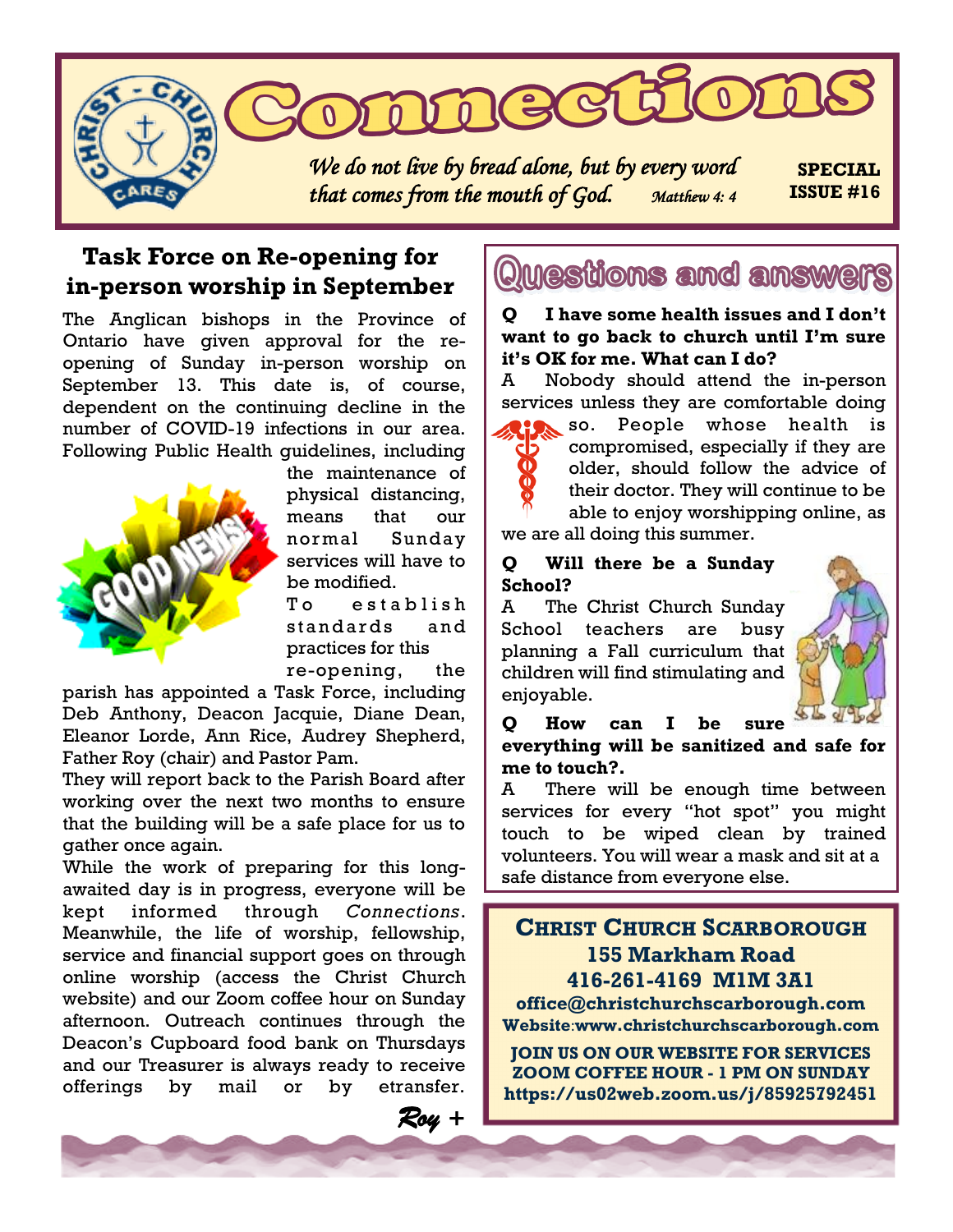## Seven Days of Coronavirus Prayers

#### **PRAY FOR THE SICK**

Pray for the sick and their families that God will heal and uphold them

#### **PRAY FOR HEALTHCARE WORKERS**

Pray for the brave frontline workers that God will protect and strengthen them

#### **PRAY FOR THE UNEMPLOYED**

Pray for those who cannot find work that God will sustain them in their search

#### **PRAY FOR OUR LEADERS**

Pray for government leaders at all levels that God will give them wisdom and courage

#### **PRAY FOR STUDENTS AND TEACHERS**

Pray for those about to return to school that God will be with them in their classrooms

#### **PRAY FOR THE VULNERABLE**

Pray for those isolated from family or friends that God will move others to comfort them

#### **PRAY FOR THE CHURCH**

Pray for all men and women of faith that God will lead the church in right paths at this time

*Lift up your face to God, and make your prayer to him; and he will hear you. Job 22: 26, 27* 

## *Please pray for these members of our community and their families*

**James Y Jeanette M-D Jenille L Joan N Ken K Leonora & Lennox Y Margo P Philip I Ray T Sam P Sherri-Ann & Ron**

*and for all those affected by COVID-19, racial discrimination or any injustice*

#### *The Story of the Hymn* **Come, Thou Fount of Every Blessing**

### *HE CAME TO MOCK, BUT LEFT A BELIEVER*

In 1752, a young Robert Robinson attended an evangelical meeting to heckle the believers and make fun of the proceedings. Instead, he listened in awe to the words of the great preacher George Whitefield. In 1755, at the age of twenty, Robinson

responded to the call he had felt three years earlier and became a Christian.

Another three years later, when preparing a sermon for his church in Norfolk, England, he wrote the words that have become one of the church's most -loved hymns: "Come, thou fount of every blessing, tune my heart to sing thy grace."



Using imagery of Christ as the giver of living water and the shepherd gathering his sheep back into the fold, this hymn reminds the worshipper of the ever bountiful grace of God.

Like Robinson, we too are "prone to wander," and are quick to seek redemption through our own power. But God continues to bring us back from our wandering, until we sing forever before the fount of His love.

## *Scripture Readings*

**July 26**

Psalm 105: 1 to 11 and 45b Romans 8: 26 to 39 Matthew 13: 31 to 33 and 44 to 52

#### **August 2**

Psalm 7: 1 to 7 and 15 Isaiah 55: 1 to 5 Romans 9: 1 to 5 Matthew 14: 13 to 21

#### **August 9**

1 Kings 19: 9 to 18 Psalm 85: 8 to 13 Romans 10: 5 to 15 Matthew 14: 22 to 33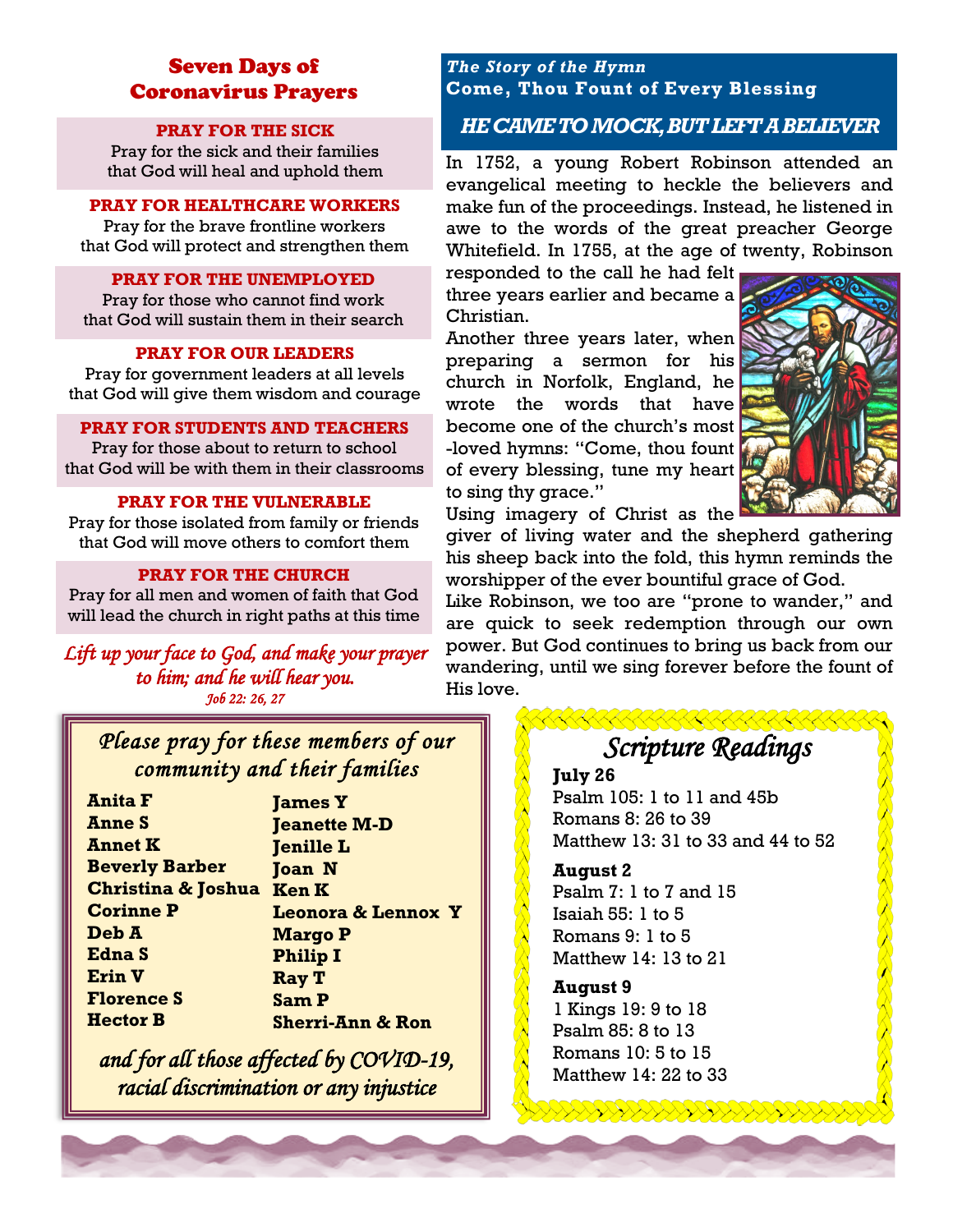## SCHOOLS MIGHT BE GOING BACK SOON, AND WE NEED YOUR HELP

After one of the strangest summers we have ever seen, hopefully our young people will soon be heading back to school and college, and **OPERATION BACKPACK** will once again try to help. However, due to the pandemic we will have to work a little differently.

If you feel able to shop for the school supplies listed below and bring them to the church on Thursday mornings between 11.00 and noon (i.e. after Deacon's Cupboard hours), that will be great. Otherwise, please feel free to send in a donation (clearly marked Operation Backpack) and we will attend to the shopping.



Backpacks of all sizes – JK/SK to high school/college size Wax crayons, colouring books, pocket Kleenex for the little ones Pencils, Pencil crayons, Sharpeners, Pencil cases Yellow highlighters Rulers, erasers Red, Blue and Black pens Binders, 3-hole punches that fit in the binders Reusable lunch bags, sandwich boxes and water bottles Lined paper for binders, duotang covers



If you have any questions, please email Deacon Jacquie at [jacquie.boutheon@sympatico.ca](about:blank) or call 416-264-4726.

### **GETTING TO KNOW OUR MEMBERS**

*This is the second half of an interview by Pastor Pam with Sunday School co-ordinator Deb Anthony. The first section appeared in the Pentecost edition of our quarterly newsletter The Parish Window.*

# *A Message from the Heart*

## **Please tell me about your ministry as the Sunday School Co-ordinator at Christ Church.**

It takes time and energy to be involved in children's ministry but it is so worth it when the children understand who God is, are excited and growing...even when they sometimes get to class late and are spotty in their attendance. Of course, everyone is at a different level, but what a blessing to have gotten to experience the growth in their faith in these last two years. It is a treat. And it is a blessing to share this with the other teachers, as well. Sunshine comes off our kids. And I love their excitement (and mine) when planning and doing the Christmas pageant and the Easter newspaper. Or when they ask difficult questions (Joe...I am thinking of you) or they want us to teach them more.

#### **What has been a challenge for you in your life?**

In 2015, it was a challenge when I was first diagnosed with cancer. A new normal and an emotional roller-coaster began for me in June 27, 2015 when my journey with cancer began. My family and my life turned upside down when I was told that I had breast cancer. This included fear about what my life would look like and whether I would live through it. I ended up having a double mastectomy. After the surgery I was also diagnosed with stomach cancer. That opened up a new journey.... a long ongoing fear of whether I would survive, because it is not a curable form of cancer. I retired from nursing in 2016 to take care of my own health.

### **What helped emotionally and spiritually at this time?**

I had a wonderful prayer support team at church. Whenever I had a procedure I had someone praying for me over a 24 hour period. Friends, people at my church, and others, made sure I and my family had food. We didn't have to buy food or milk for months. That support at the beginning was very strong and good.

You need to know, though, that fear was there. The breast cancer was taken care of and healed but not the stomach cancer. As of three years ago, it spread to my arms, face and my inner thighs. I had a new fear. How long would I live? With my son getting married, would I be around?